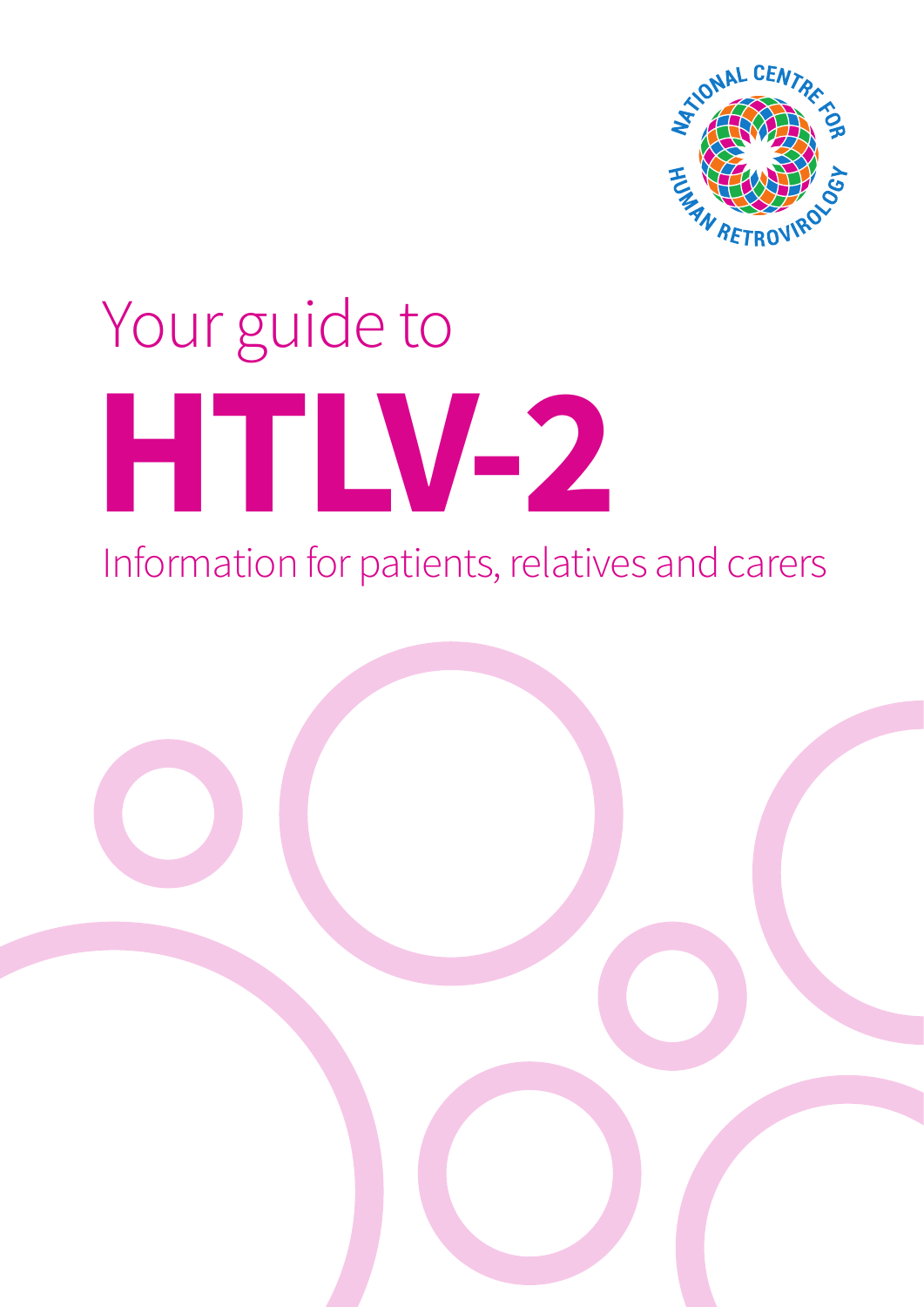# **What is HTLV-2?**

HTLV-2, also known as human T-lymphotropic virus type 2, is a virus that infects a kind of white blood cell called a T-cell or T-lymphocyte, which is important in fighting infections. A virus is a minute organism that can normally be seen when magnified many thousand times by a microscope. Viruses can only survive and replicate by using the lifesupport system (metabolism) of a living cell.

HTLV-2 infection has been found in Western Africa and may have originated there. It is thought to have migrated during ancient times with native American Indians to North and South America. In modern times HTLV-2 infection has spread among injecting drug users (IDUs) particularly in America, South Vietnam and Europe. The highest rates of HTLV-2 in Europe are found among injecting drug users in Eire, Spain, Italy and Scandinavia.

## **How would I know if I am infected?**

Most people who are infected with HTLV-2 are perfectly well, have no symptoms or signs of infection (they are called asymptomatic carriers), and are completely unaware that they are infected. We cannot estimate the number of people infected with HTLV-2 in the UK. However, we know it is less than the number infected with HTLV-1. For example, only one in 200,000 blood donors was found to carry HTLV-2 compared with one donor in 20,000 for HTLV-1. It is sometimes difficult to find out how these people became infected with HTLV-2 because they may have no obvious risk factors.

HTLV-2 infection is diagnosed by testing for antibodies to HTLV-2 in the blood. The body responds to all kinds of infections by producing antibodies that recognise only that particular infection. Therefore, the absence of HTLV-2 antibodies excludes HTLV-2 infection unless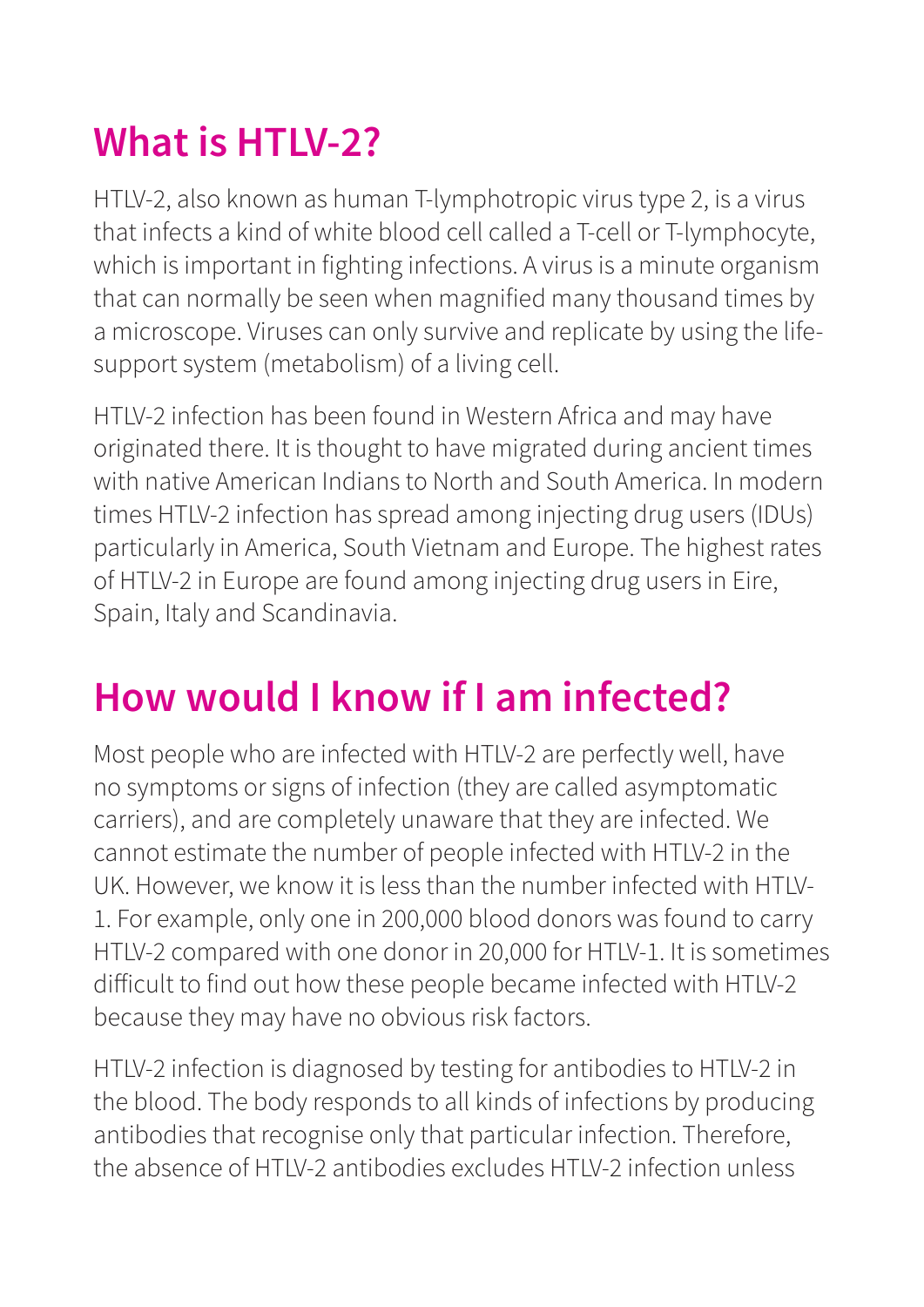the infection has just occurred and the test was done before the antibodies appeared in the blood. If a recent infection is suspected, the antibody test should be repeated three months later.

Please note that HTLV-2 infection does not show up in routine blood tests such as those requested by your GP or in most hospital tests.

You may have been tested or wish to be tested because:

- You are a blood donor and are being screened for HTLV-2 and other infections
- A family member or your partner is infected with HTLV-2
- You have developed symptoms associated with the virus (please see 'Does HTLV-2 cause any disease?')
- You have another viral infection with similar routes of transmission, for example hepatitis C virus

## **How does HTLV-2 infection occur?**

HTLV-2 can be transmitted from person to person in four ways:

- 1) From an infected mother to her baby. As most infections occur through breastfeeding we recommend it should be avoided. According to research from Brazil and Argentina, around 30 percent of breastfed infants become infected. The longer an infected mother breastfeeds her baby, the greater the risk of infection.
- 2) Between sexual partners through unprotected sex. The use of condoms protects against many other infections and is likely to prevent most sexual transmission of HTLV-2.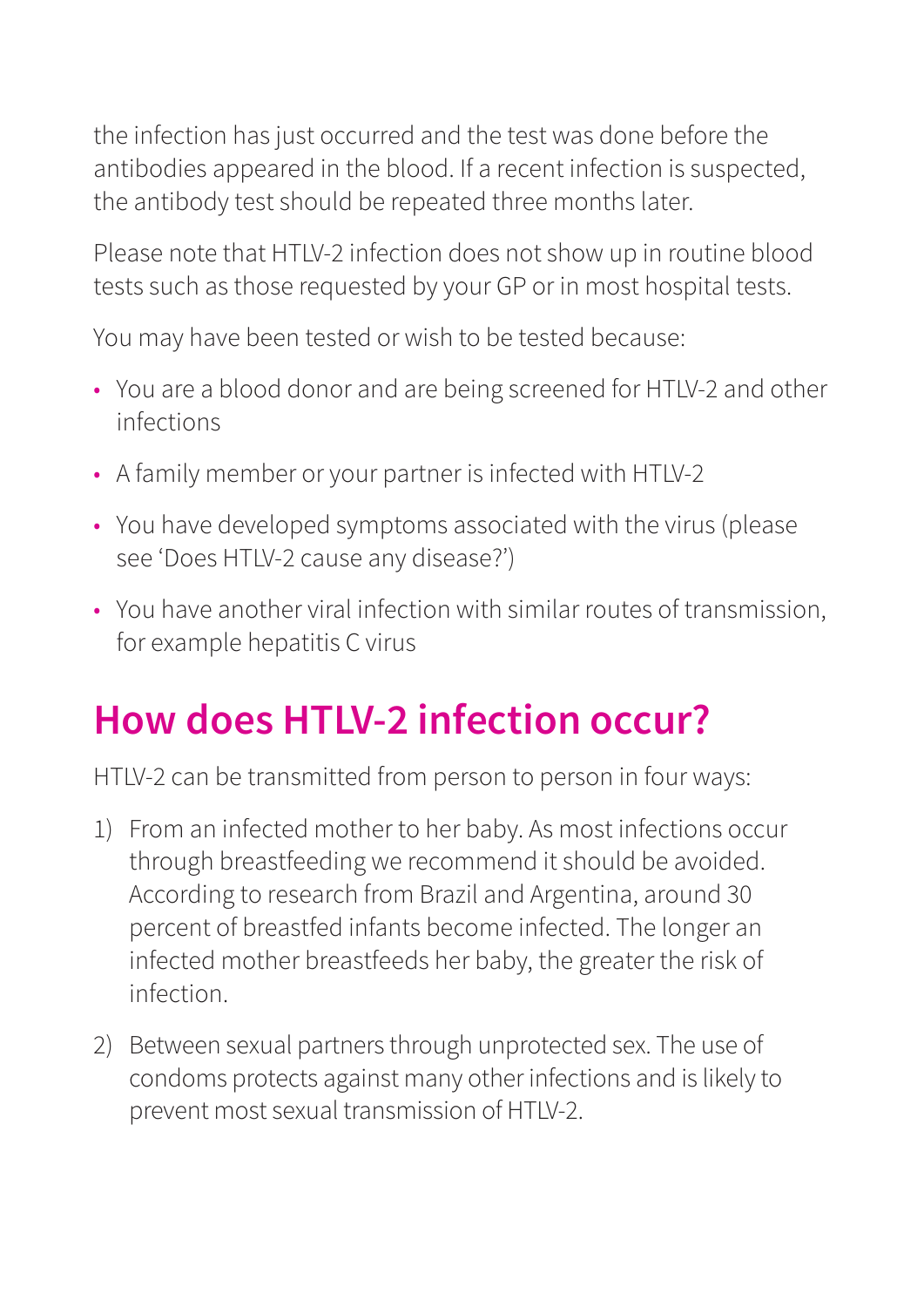- 3) Through transfusion of blood from an HTLV-2 infected donor. People with HTLV-2 infection should not donate blood, organs or sperm and should not carry an organ donor card. In the UK blood is screened for HTLV-1 infection and the screening test also detects antibodies to HTLV-2.
- 4) Through sharing or reusing needles and syringes to inject drugs. The use of disposable equipment for injections prevents infection.

**Please note** that HTLV-2 infection is not passed from person to person by coughing, sneezing, kissing, cuddling or daily social contact.

## **Does HTLV-2 cause any disease?**

HTLV-2 does not cause any disease in the vast majority (99 percent) of people infected with the virus. It appears to remain in the body throughout life without causing any harm at all.

In rare cases the virus can cause HTLV-2-associated myelopathy (HAM2). This is an inflammation of nerves in the spinal cord that causes stiffness and weakness of the legs, backache, a weak bladder and constipation. Much less is known about HAM2 than about HTLV-1-associated myelopathy but the damage is probably caused by proteins released from immune cells fighting the infection, which harm the nerves.

A study of blood donors in North America shows that people infected with HTLV-2 have an increased risk of bacterial infections, particularly of the chest and bladder.

## **Can HTLV-2 infection be cured?**

At present there is no treatment available to cure the infection. Asymptomatic patients do not require any treatment and they are usually followed up in the clinic annually.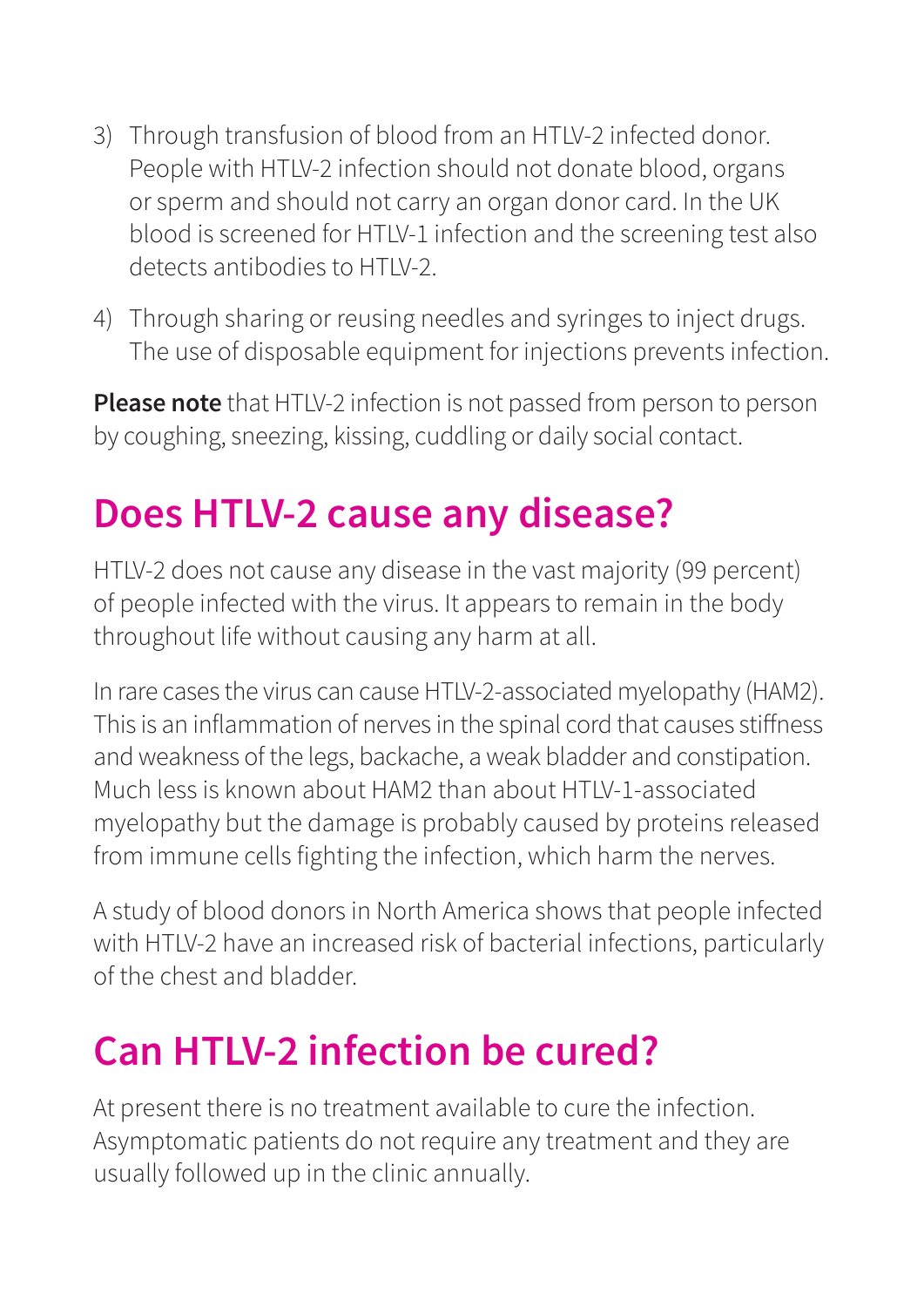# **What is the difference between HTLV-1 and HTLV-2?**

HTLV-1 and HTLV-2 are closely related viruses but they tend to affect different populations. They are also associated with different diseases and different rates of disease. Even though both can cause a myelopathy, an inflammation of the spinal cord, this is much more common with HTLV-1. HTLV-1 can also cause leukaemia, a blood cancer, but this is not found with HTLV-2 infection.

The screening tests detect both HTLV-1 and HTLV-2 antibodies. Further tests are then performed to distinguish between the two viruses.

# **What is the difference between HTLV-1/2 and HIV?**

HTLV-1 and HTLV-2 should not be confused with the human immunodeficiency virus (HIV). Tests for HTLV do not detect HIV and vice versa.

The diseases associated with HTLV are very different from HIV. However, both HIV and HTLV are transmitted in the same way. Therefore, the same things help to protect against infection. Laboratory studies have shown that one of the treatments for HIV, when combined with another antiviral treatment, is useful for treatment HTLV-1-associated leukaemia.

The HTLV clinic at Imperial College Healthcare NHS Trust, St Mary's Hospital was developed into the National Centre for Human Retrovirology in 2002 by the Department of Health. It works in partnership with Imperial College London and provides a national referral service for patients with HTLV infection to regional centres.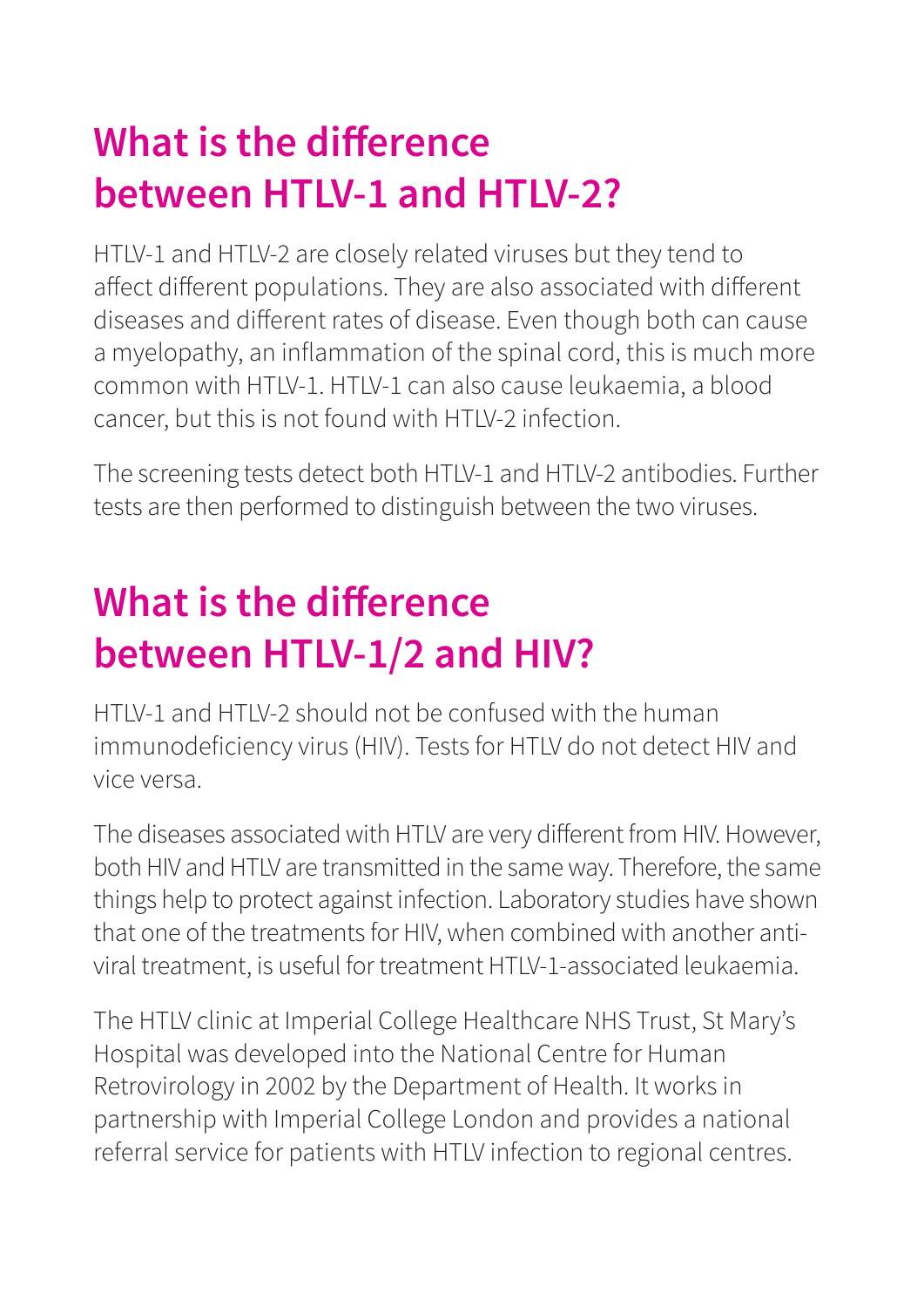### **The clinic offers:**

- Information for people with HTLV-1/2 infection and their families
- Diagnosis of HTLV-1 and HTLV-2 infections
- Investigation and treatment of HTLV-1/2-associated diseases

If you are an asymptomatic carrier, we will offer you an appointment in the clinic once or twice a year to check your blood tests.

If you are found to have health problems related to HTLV-2 infection, we may see you more often, depending on the severity of your symptoms.

### **We have also an active research programme to:**

- Investigate factors (for example immune, genetic, lifestyle) which may influence why some carriers develop virus-associated disease and some do not
- Learn about the immune (body protection) response to these viruses and how it may prevent disease
- Develop effective treatments for those who have HTLV1/2 associated disease

If you wish to discuss or participate in this research, please contact the clinic on 020 3312 6604.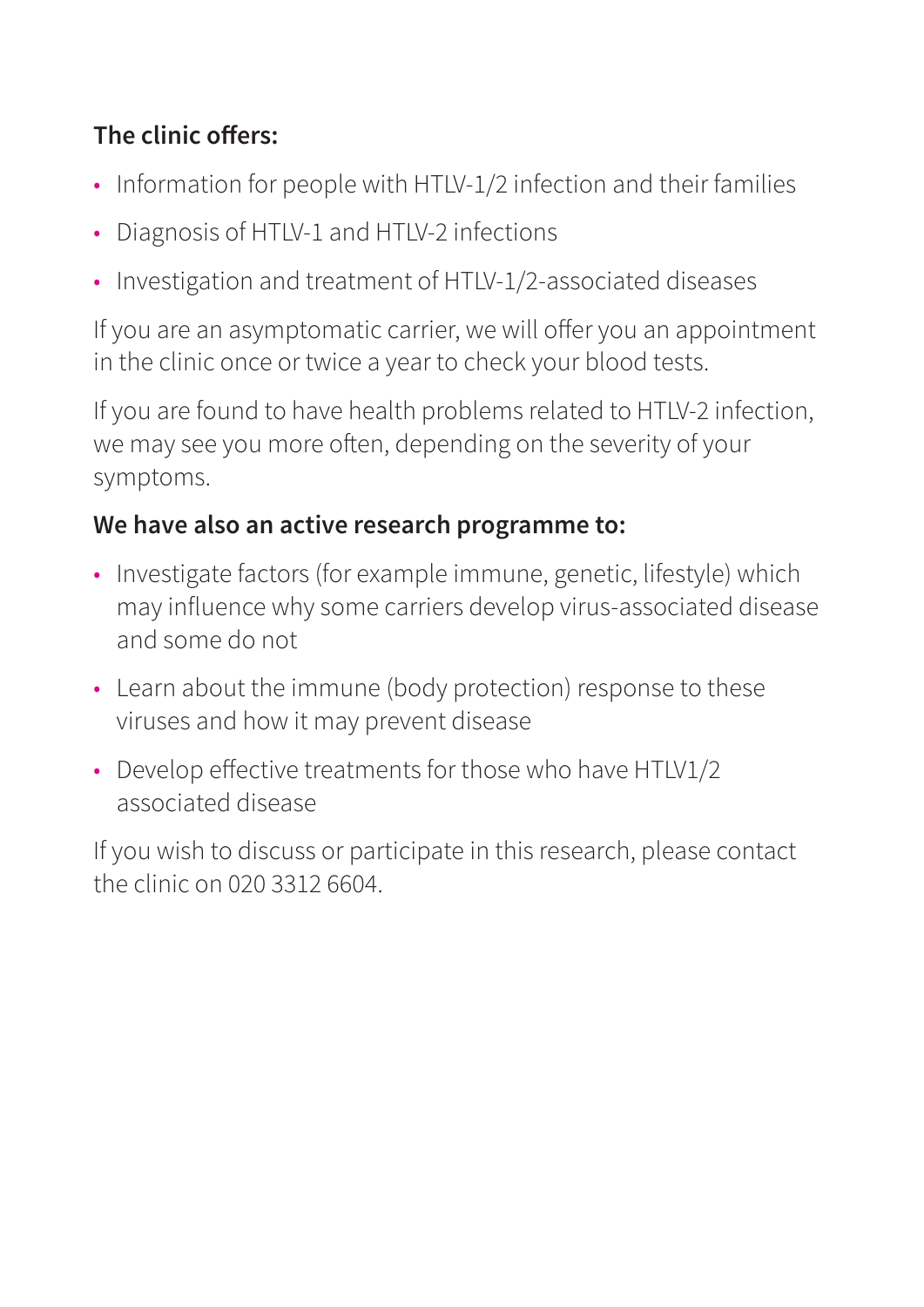# **Where to find HTLV services in the UK**

Our HTLV clinic is situated on the ground floor of the Winston Churchill Wing at St Mary's Hospital.

You are advised to travel, if possible, by public transport when visiting the clinic. Car parking is very limited and you may find it difficult to find a place to park near the hospital. Disabled parking is available on Winsland Street. The nearest tube station is Paddington (Bakerloo, District, Circle and Hammersmith & City lines), which is also a railway station. Buses that stop on Praed Street are numbers 7, 15, 23, 27 and 36.

If you or your family wish to know more about HTLV, ATL, HAM/TSP, or participate in research, please contact:

**The National Centre for Human Retrovirology Ground floor, Winston Churchill Wing St Mary's Hospital, Praed Street, London W2 1NY Tel: 020 3312 6604 Email: imperial.htlv@nhs.net More information can be found at: www.htlv.eu**